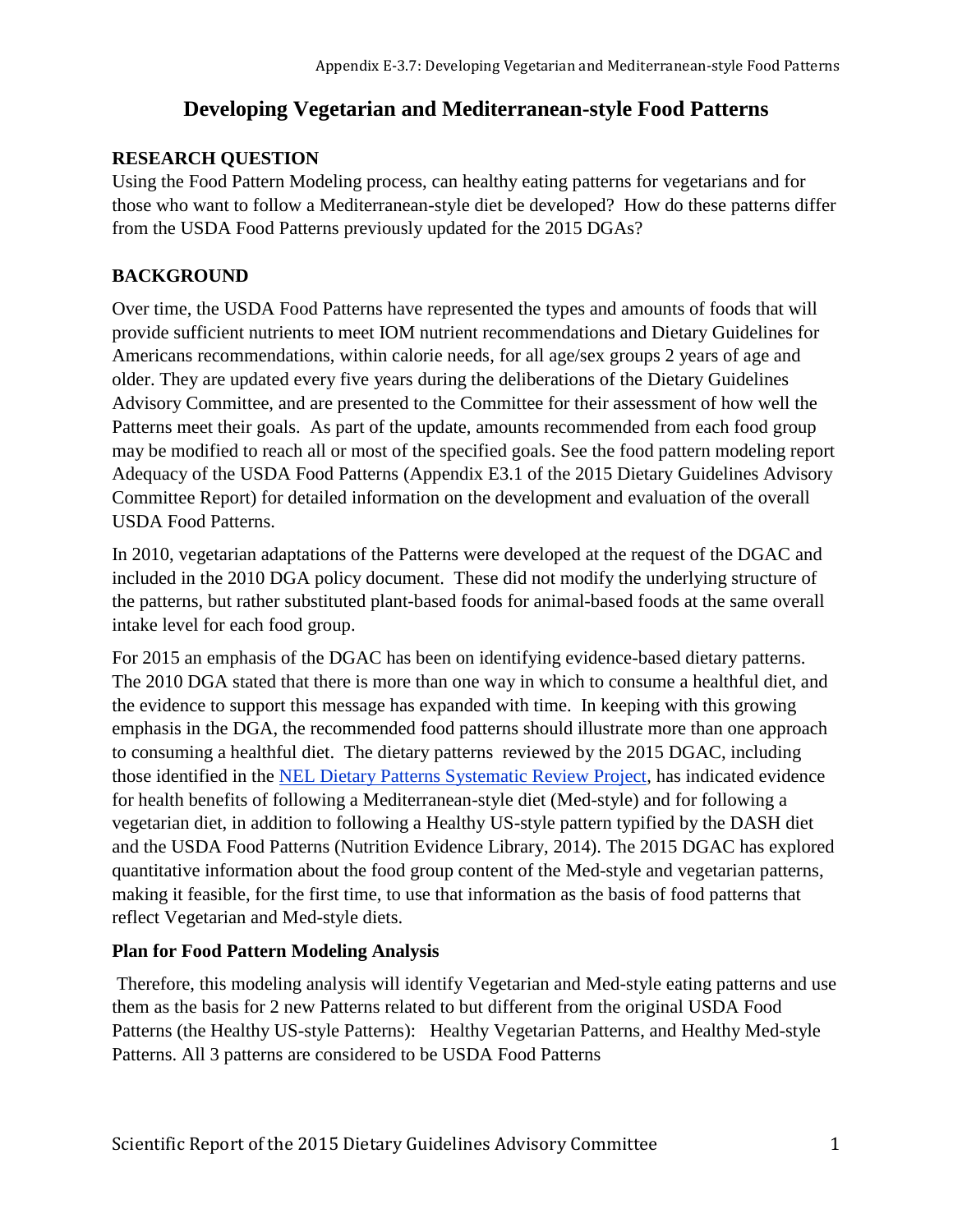- 1. Healthy U.S.-style Patterns. The existing USDA Food Patterns are very similar to DASH diets, which have been studied extensively in the U.S. The current USDA Food Patterns will be called "Healthy U.S.-style Patterns" to more clearly identify them. They are similar to evidence-based diets and have been shown to meet almost all nutrient recommendations. They are based on nutrient-dense versions of current consumption patterns in the US, and recommendations for food group intake remain within the broad distribution of current consumption.
- 2. Healthy Vegetarian Patterns. Vegetarian diets have been documented to provide health benefits, but are often described by what is not consumed, and so it has been difficult to identify what actually is consumed. Recent analysis of self-identified (SI) vegetarians in NHANES allows us to build a vegetarian food pattern based on evidence rather than conjecture. These Patterns will build on reported intakes of vegetarians in NHANES rather than on descriptions from research studies considered by the DGAC. As such, these specific intake levels have not been identified as having health benefits. Therefore, adequacy of the Healthy Vegetarian Patterns will be based on meeting the same nutrient standards met by the Healthy US-style Patterns.
- 3. Healthy Med-style Patterns. The diets characterized by research as "Mediterranean" have some similarities to the Healthy US-style Patterns but some notable differences as well. These Patterns will be based on studies that have reported estimates of food group intake from population groups scoring high on Mediterranean-diet (Med-diet) indexes. While nutrient levels will be calculated, determining the adequacy of the Med-style Patterns will primarily be based on similarity to food group intakes of the population groups with positive health outcomes.

## **METHODS**

The types of information about food group intakes by vegetarians and those following a Medstyle diet differ, so the approaches to creating these patterns will be presented separately.

## **Healthy Vegetarian Food Patterns**

- Review data on food group intakes from analysis of SI vegetarian's diets, from NHANES 2007-10, to select foods to include/exclude in Vegetarian Patterns (Juan et al., 2014). Select the types of foods to include and exclude based on the most typical choices of SI vegetarians. Identify how the average amounts consumed of each food group or subgroup differ from the non-vegetarians in the NHANES sample.
- Using an iterative process and the information above, determine amounts from each food category that could be included to meet nutrient goals in the Food Patterns at 12 calorie levels. Balance calories by adjusting amounts of oils, solid fats, and added sugars as appropriate.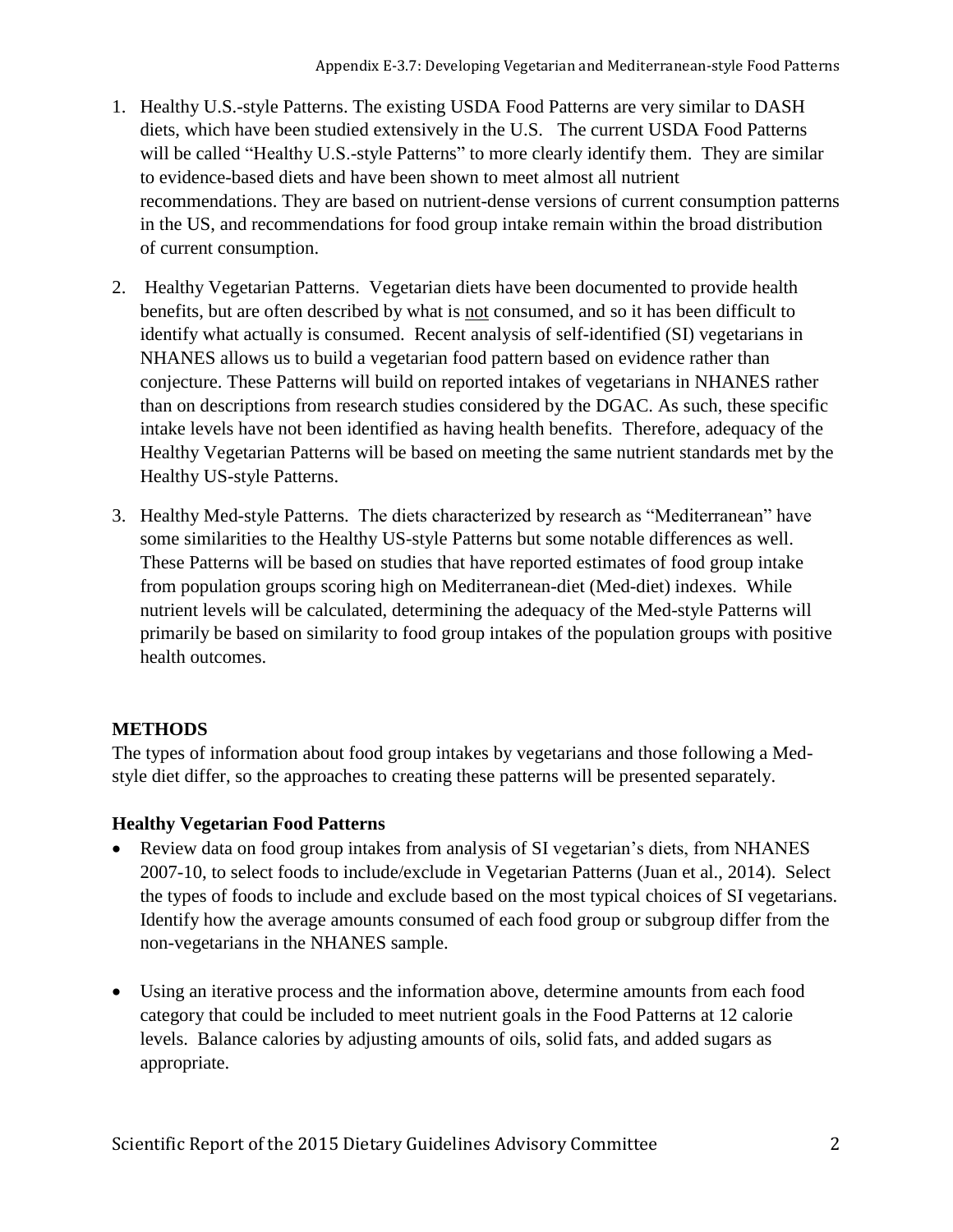Assess nutrient adequacy of the Food Patterns in comparison to Dietary Reference Intakes and 2010 Dietary Guidelines recommendations.

#### **Med-Style Food Patterns**

- Review data from Dietary Patterns Composition project on food group intakes for studies assessing diets with a Med-diet index. Compare range of food group intakes to the food group amounts in the Healthy US-Style Food Patterns.
- Select food groups for modification and the range of amounts of each food group to include in initial analysis. Using an iterative process, adjust the amounts to provide smooth transitions across calorie levels Determine the calories and nutrients in the Patterns at 12 calorie levels with varying amounts from each food group. Balance calories by adjusting amounts of oils, solid fats, and added sugars as appropriate.
- Compare nutrients in the Food Patterns to Dietary Reference Intakes and 2010 Dietary Guidelines. Working with the DGAC, determine to what extent nutrient standards for Patterns may be modified for Med-Style patterns.

#### **RESULTS**

#### **Development of the Healthy Vegetarian Patterns**

Over 90% of SI vegetarians consumed dairy products on the day of the NHANES survey, and 65% of them consumed eggs. Dairy and egg quantities consumed did not differ significantly between SI vegetarians and non-vegetarians. As such, a lacto-ovo vegetarian pattern was modeled. Much smaller percentages reported consuming other animal products, and those who did report consumption ate significantly less than non-vegetarians (Juan et al., 2014) Food group intake of SI vegetarians from NHANES 2007-10, in comparison to non-vegetarians and amounts in the USDA Food Patterns, is shown in table 1 and figure 1.

**Table 1.** Reported food group intake by SI vegetarians and non-vegetarians, from NHANES 2007-10, in comparison to amounts in USDA Food Pattern at 2000 calories. (Juan et al., 2014)

|                     | % of SI        |                |                  |                  |
|---------------------|----------------|----------------|------------------|------------------|
|                     | vegetarians    | Amounts        | Amounts          | Amount in        |
| Food groups and     | reporting food | reported by SI | reported by Non- | <b>USDA 2000</b> |
| subgroups (unit)    | from group     | vegetarians    | vegetarians      | kcal pattern     |
| Meat (oz equiv.)    | 27%            | $0.67*$        | 2.57             | 1.8              |
| Poultry (oz equiv.) | 21%            | $0.68*$        | 1.45             | 1.5              |
| Seafood (oz equiv.) | 18%            | 0.42           | 0.53             | 1.2              |
| Eggs (oz equiv.)    | 65%            | 0.41           | 0.47             | 0.4              |
| Dairy (cup equiv.)  | 93%            | 1.65           | 1.79             | 3                |
| Fruits (cup equiv.) |                | 1.21           | 1.05             | 2                |

Scientific Report of the 2015 Dietary Guidelines Advisory Committee 3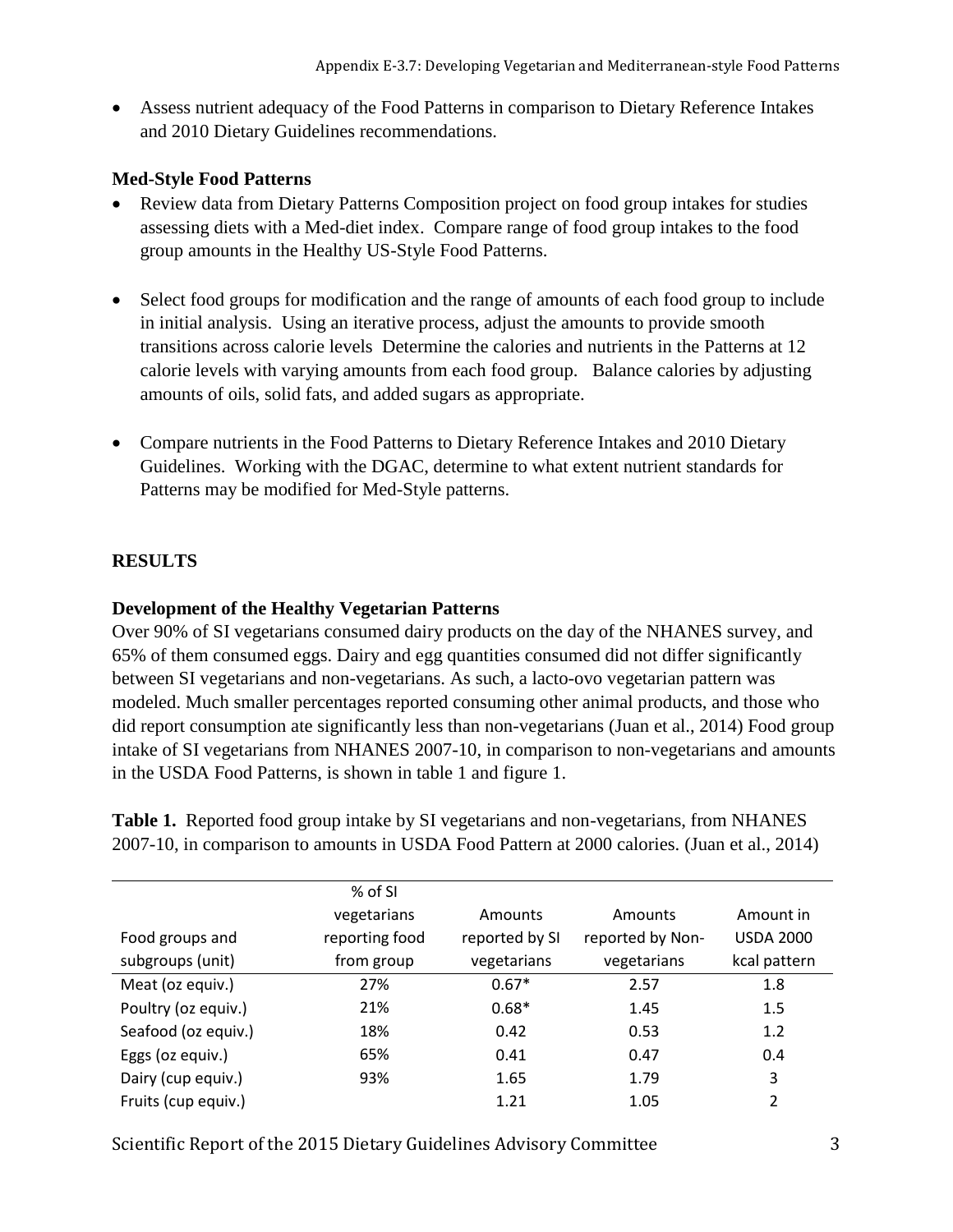|  | Appendix E-3.7: Developing Vegetarian and Mediterranean-style Food Patterns |  |
|--|-----------------------------------------------------------------------------|--|
|--|-----------------------------------------------------------------------------|--|

| Vegetables (cup equiv.)  | 1.49    | 1.4   | 2.5  |
|--------------------------|---------|-------|------|
| Legumes (cup equiv.)     | $0.2*$  | 0.1   | 0.21 |
| Soy (oz equiv.)          | $0.32*$ | 0.1   | 0.1  |
| <b>Nuts and Seeds</b>    | 0.64    | 0.55  | 0.6  |
| Grains (oz equiv.)       | 7.05    | 6.43  | 6    |
| Whole grains (oz equiv.) | $1.23*$ | 0.7   | 3    |
| Solid fats (grams)       | $28.9*$ | 38.13 | 18   |
| Added sugars (grams)     | $63.2*$ | 76.9  | 30   |

\*Significantly different from non-vegetarians p< 0.05

Figure 1. Mean reported intake from Protein Foods subgroups by SI vegetarians in comparison to non-vegetarians (Juan et al., 2014)



Although SI vegetarians did report consuming some meat, poultry, and seafood, these foods were not included in the Patterns. SI vegetarians consumed significantly more soy products and legumes than non-vegetarians. Amounts of these foods were increased substantially. They also reported slightly more nuts and seeds, and whole and total grains, so amounts in the Patterns were increased to a lesser extent. Amounts of fruits, vegetables, and dairy consumed by SI

Scientific Report of the 2015 Dietary Guidelines Advisory Committee 4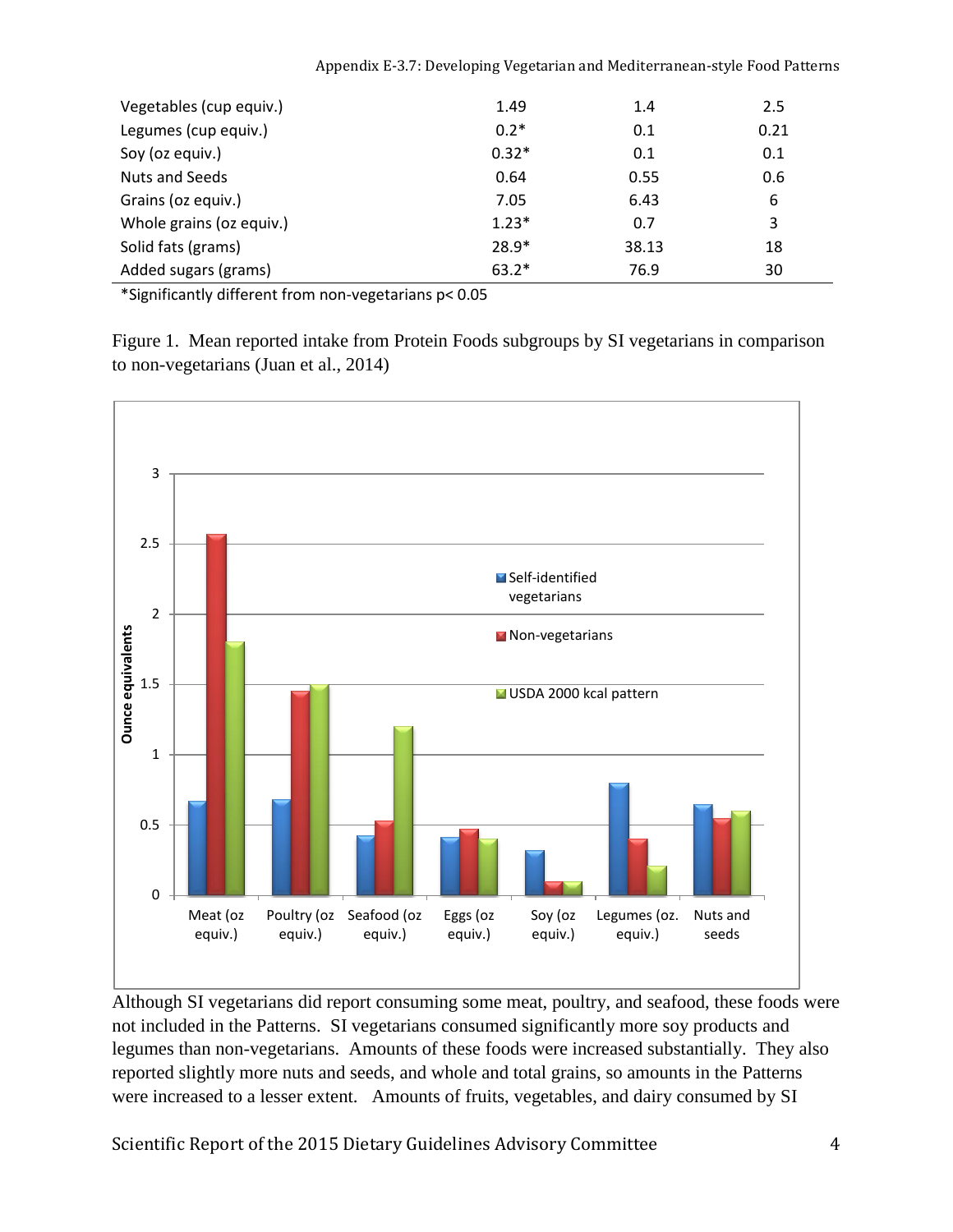vegetarians were only slightly different from non-vegetarians, and amounts in the Patterns were already considerably higher than amounts reported by SI vegetarians, and so were not changed.

In the soy foods subgroup, most consumption by non-vegetarians is from processed soy products, such as soy protein isolate, incorporated into a wide variety of manufactured foods. For the Vegetarian Patterns, increased consumption of tofu was used to increase the total amount of soy products in the Patterns, rather than increasing the processed soy component.

### **Development of the Med-style Patterns**

Quantitative data on food group consumption from studies using a Mediterranean dietary index score was available for 7 cohorts and 2 interventions, almost all in Europe. For use in the Dietary Patterns Composition analysis, consumption data was selected for the groups with a high Meddiet index score and positive health outcomes. These data were converted into grams of food group intake per 1000 calories, to standardize them. For most food groups, the range of intakes was wide. Table 2 presents the range of intakes and the median intake for each food group from the studies that assessed dietary patterns using a Med-diet index. It also shows the amounts in USDA Food Patterns for adults, also converted to grams per 1000 calories, for comparison.

| Food groups and            | Range of intakes | Median intake | Amounts in USDA |
|----------------------------|------------------|---------------|-----------------|
| subgroups                  | across studies   | in studies    | Food Pattern    |
|                            | $g/1000$ kcal    | $g/1000$ kcal | $g/1000$ kcal   |
| Vegetables (incl. legumes) | 121-195          | 161           | 156-174         |
| Fruits                     | 88-185           | 156           | 96-125          |
| Grains/cereals             | 20-135           | 80            | 89-101          |
| Red/processed meat         | 41-89            | 56            | 25-28           |
| Fish and seafood           | 22-49            | 32            | $16 - 20$       |
| Total dairy                | 99-214           | 152           | 194-258         |
| Oils                       | $10-24$          | 12            | 13-14           |

**Table 2.** Reported food group intake by populations with positive health outcomes, from studies using Med-Diet indexes to assess intake, in comparison to amounts in USDA Food Pattern, in grams per 1000 calories.

Amounts of fruit, seafood and red/processed meats are notably higher in the diets with high Med diet scores than in the USDA Patterns. Amounts of dairy are notably lower. While grains are somewhat lower, there is little consistency in what may have been included in this category among the studied diets. Therefore, this food group was not considered for change. Also, the red and processed meat category intakes are notably higher than in the current USDA Patterns, but these were not considered for change. The saturated fat and sodium (in processed meats) in the US make this category inappropriate to increase. However, because of the increase in seafood, the overall amount of Protein Foods was increased in the Med-Style Patterns. In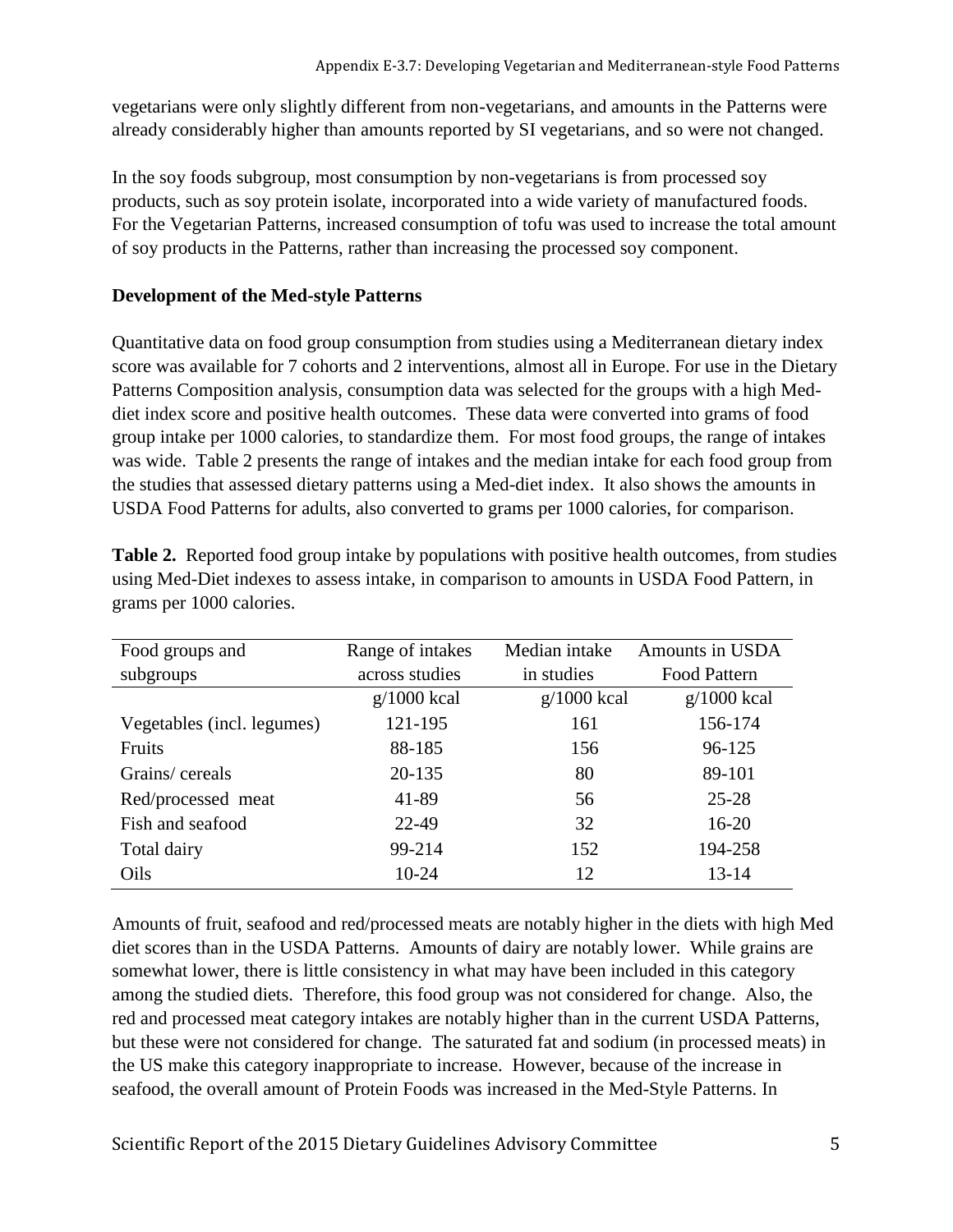contrast, the total amount of Protein Foods in the Vegetarian Patterns was substantially less than in the other Patterns.

#### **Healthy Vegetarian and Healthy Med-style Patterns**

Using the information summarized above, Healthy Vegetarian and Healthy Med-style Patterns were developed at 12 calorie levels. These Patterns, and the Healthy US Style Patterns, reflect three different approaches to consuming a healthy diet. The food group composition of these Patterns at the 2000 calorie level are shown in Table 3. The composition of the Patterns at all calorie levels are provided in additional Tables E3.7.A1 and E3.7.A2.

| Food Group/subgroup        | <b>Healthy US</b> | <b>Healthy Vegetarian</b> | <b>Healthy Med-style</b> |
|----------------------------|-------------------|---------------------------|--------------------------|
| (units)                    | Patterns          | Patterns                  | Patterns                 |
| Fruits (cup eq)            | $\overline{2}$    | $\overline{2}$            | 2.5                      |
| Vegetables (cup eq)        | 2.5               | 2.5                       | 2.5                      |
| Dark Green                 | 1.5/wk            | 1.5/wk                    | 1.5/wk                   |
| Red/Orange                 | 5.5/wk            | 5.5/wk                    | 5.5/wk                   |
| Starchy                    | 5/wk              | 5/wk                      | 5/wk                     |
| Legumes                    | 1.5/wk            | $3/wk^*$                  | 1.5/wk                   |
| Other                      | 4/wk              | 4/wk                      | 4/wk                     |
| Grains (oz eq)             | 6                 | 6.5                       | 6                        |
| Whole                      | 3                 | 3.5                       | 3                        |
| Refined                    | 3                 | 3                         | 3                        |
| Dairy (cup eq)             | 3                 | 3                         | $\overline{2}$           |
| Protein Foods (oz eq)      | 5.5               | 3.5                       | 6.5                      |
| Meats (red and processed)  | 12.5/wk           |                           | 12.5/wk                  |
| Poultry                    | 10.5/wk           |                           | 10.5/wk                  |
| Seafood                    | 8/wk              |                           | 15/wk                    |
| Eggs                       | 3/wk              | 3/wk                      | 3/wk                     |
| Nuts/seeds                 | 4/wk              | 7/wk                      | 4/wk                     |
| Processed Soy (incl. tofu) | $0.5$ /wk         | 8/wk                      | $0.5$ /wk                |
| Oils (grams)               | 27                | 27                        | 27                       |
| Solid fats limit (grams)   | 18                | 21                        | 17                       |
| Added sugars limit (grams) | 30                | 36                        | 29                       |

Table 3. Composition of the Healthy Vegetarian and Healthy Med-style Patterns, and Healthy US Patterns, at the 2000 calorie level. Food group amounts per day, unless noted per week.

\*Total amount, includes amount counted toward protein foods.

The nutrient content of these Patterns at the 2000 calorie level is presented in table 4. Nutrient content of the Patterns at all calorie levels are in additional Tables E3.7.B1 and E3.7.B2. For many nutrients, the amounts in all three Patterns are similar and meet nutritional recommendations. The comparison of the nutrients to goals and limits for each calorie level are in additional Tables E3.7.C1 and E3.7.C2.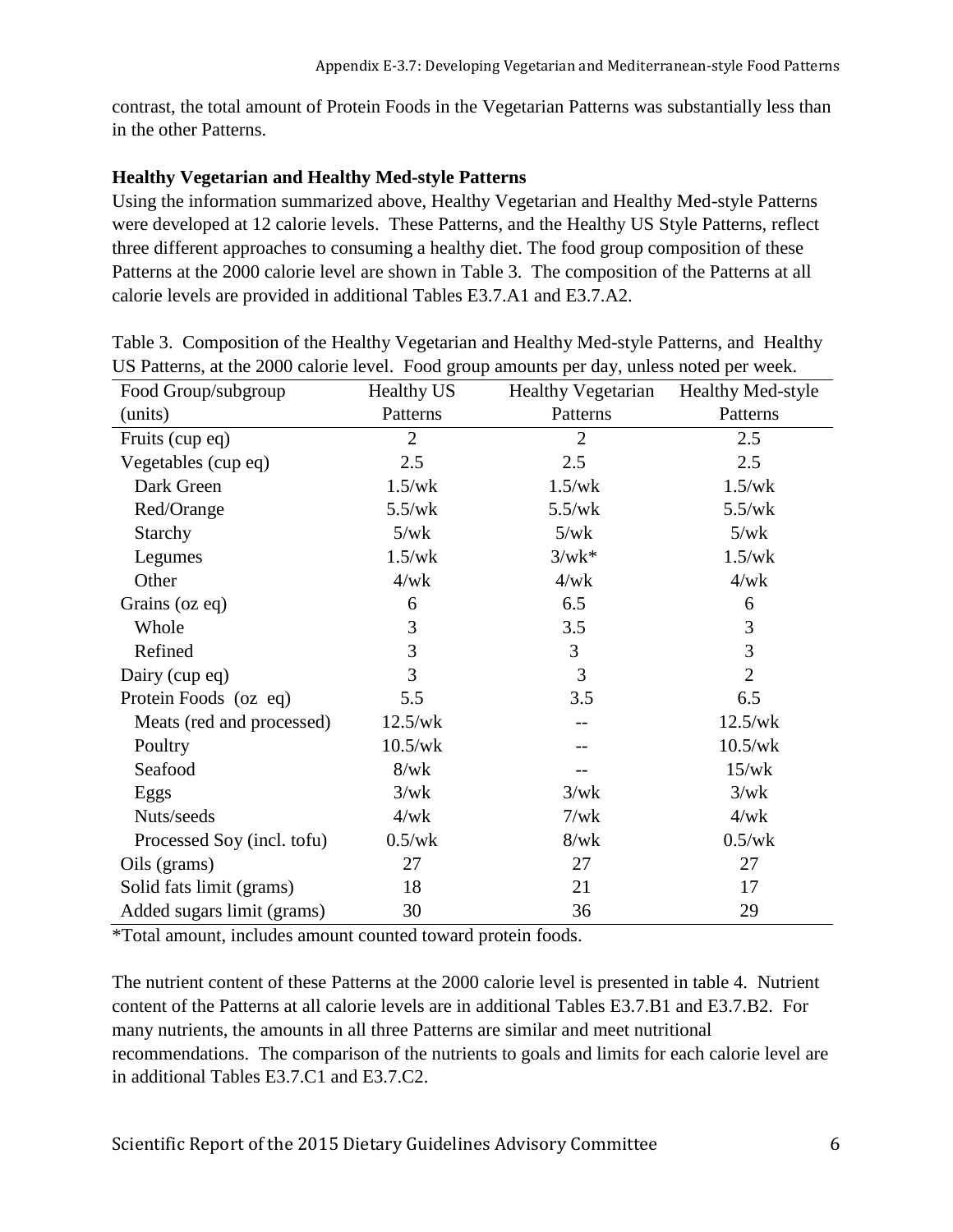| Pattern                    | <b>Healthy Vegetarian</b> | <b>Healthy Med-style</b> | <b>Healthy US-style</b> |
|----------------------------|---------------------------|--------------------------|-------------------------|
| <b>Macronutrients</b>      |                           |                          |                         |
| Protein                    | 71g                       | 89 <sub>g</sub>          | 91 <sub>g</sub>         |
| % of RDA                   | 155%                      | 194%                     | 198%                    |
| % of calories              | 14%                       | 18%                      | 18%                     |
| Total lipid (fat)          | 75 g                      | 72 g                     | 72 g                    |
| % of calories              | 34%                       | 32%                      | 33%                     |
| Carbohydrate               | 274g                      | 259 <sub>g</sub>         | 256 <sub>g</sub>        |
| % of RDA                   | 211%                      | 199%                     | 197%                    |
| % of calories              | 55%                       | 52%                      | 51%                     |
| Fiber, total dietary       | 35 <sub>g</sub>           | 31 <sub>g</sub>          | 31g                     |
| % of goal (14 g/1000 kcal) | 126%                      | 112%                     | 109%                    |
| <b>Minerals</b>            |                           |                          |                         |
| Calcium                    | 1333mg                    | 1001 mg                  | 1274 mg                 |
| % of RDA                   | 133%                      | 100%                     | 127%                    |
| Iron                       | 17 mg                     | 17 mg                    | 17 mg                   |
| % of RDA                   | 96%                       | 95%                      | 93%                     |
| Magnesium                  | 374 <sub>mg</sub>         | 352 mg                   | 352 mg                  |
| % of RDA                   | 121%                      | 113%                     | 114%                    |
| Potassium                  | 3311 mg                   | 3353 mg                  | 3348 mg                 |
| % of Al                    | 70%                       | 71%                      | 71%                     |
| Sodium                     | 1405 mg                   | 1685 mg                  | 1787 mg                 |
| % of UL                    | 61%                       | 73%                      | 78%                     |
| <b>Vitamins</b>            |                           |                          |                         |
| Vitamin A (in µg RAE)*     | $869 \mu g$               | $815 \mu g$              | 898 µg                  |
| % of RDA                   | 124%                      | 116%                     | 128%                    |
| Vitamin E (in mg AT)       | 10.8mg                    | 10.5 mg                  | 10.2 mg                 |
| % of RDA                   | 72%                       | 70%                      | 68%                     |
| Vitamin C                  | <b>116mg</b>              | 134 mg                   | 117 mg                  |
| % of RDA                   | 155%                      | 178%                     | 155%                    |
| Vitamin D (in IU)          | 223 IU                    | 251 IU                   | 274 IU                  |
| % of RDA                   | 37%                       | 42%                      | 46%                     |
| Folate (in µg DFE)         | $667 \mu g$               | $592 \mu g$              | 586 µg                  |
| % of RDA                   | 167%                      | 148%                     | 146%                    |
| Choline                    | 283 mg                    | 345 mg                   | 349 mg                  |
| % of AI                    | 66%                       | 81%                      | 82%                     |
| <b>Fatty Acids</b>         |                           |                          |                         |
| Saturated fatty acids      | 18.6 <sub>g</sub>         | 18.0 <sub>g</sub>        | 18.7g                   |
| % of calories              | 8%                        | 8%                       | 8%                      |

**Table 4.** Selected nutrients in the Healthy Vegetarian, Healthy Med-Style, and Healthy US-Style Patterns, at the 2000 calorie level as a percent of the RDA for a female 19-50 years of age.

\*Includes vitamin A precursors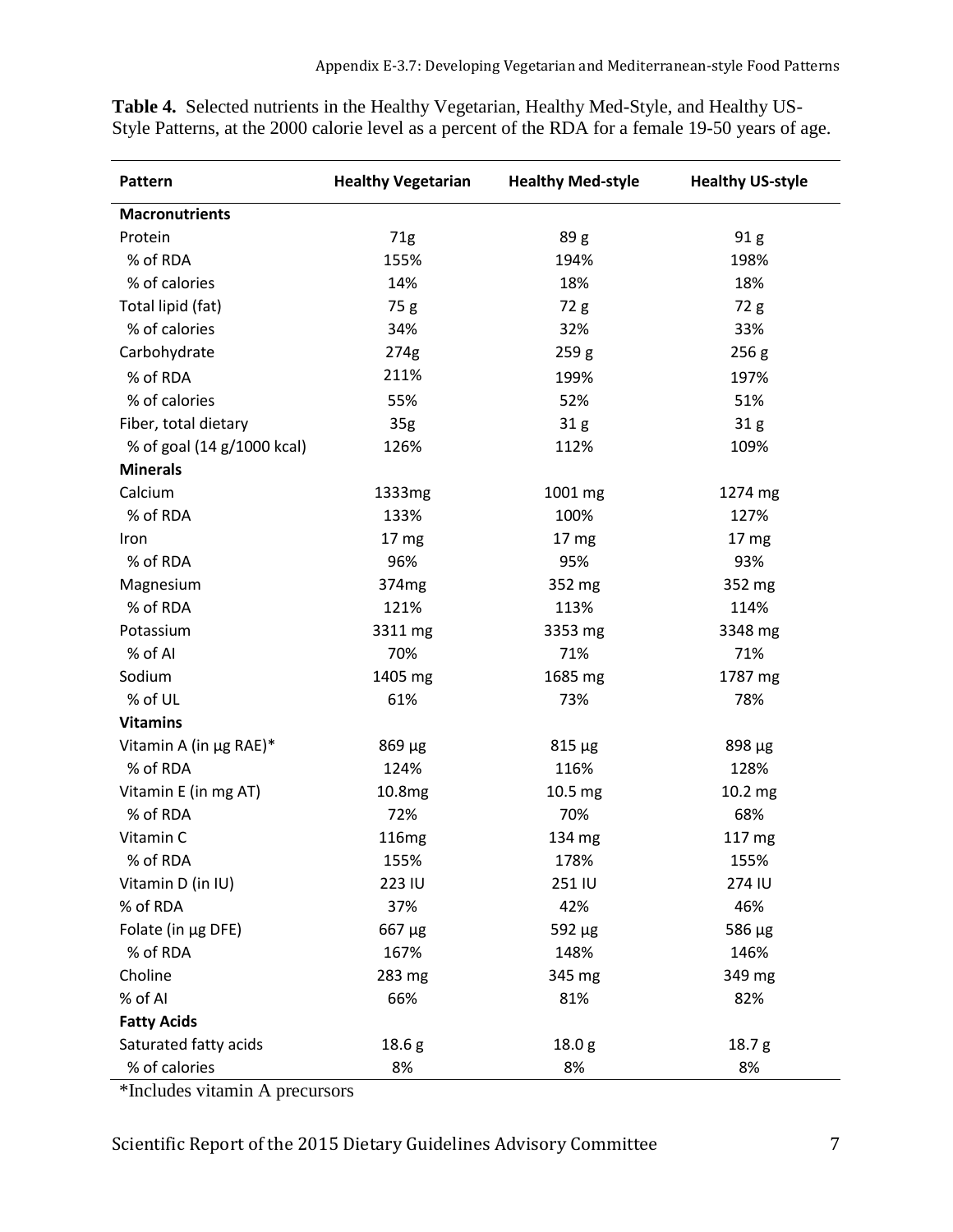Note: Results for all nutrients at all calorie levels are provided in additional Tables E3.7.B1, E3.7.B2, E3.7.C1, and E3.7.C2.

In the Healthy Vegetarian Pattern at 2000 calories, amounts of protein, vitamin D, sodium, cholesterol, and choline are lower than the Healthy US Pattern, while fiber and folate are higher, mainly due to the increased amount of legumes. Calcium is also somewhat higher in the Vegetarian Pattern. This is because in addition to the calcium from dairy and other food groups, the nutrient profile for processed soy products reflects an increased amount of tofu, which is often precipitated with a calcium salt. The increased amounts of calcium are not large, however. The calcium level in Healthy Vegetarian Patterns for adolescent girls is from 96% to 100% of the RDA, and for women over 50, 104% of the RDA. If Dairy intake had been lowered in the Vegetarian Patterns, the calcium levels would be below RDA standards.

In the Med-Style Pattern at 2000 calories, amounts of calcium are lower, and vitamin A, vitamin D, and sodium are somewhat lower than the Healthy US Style Patterns. This reflects the lower amount of Dairy in the Med-Style Pattern. Vitamin C is higher, reflecting the higher amount of fruit in the Pattern. Cholesterol is also somewhat higher, due to the higher amount of seafood in the Patterns.

Note that the Med-Style Pattern at 2000 calories does meet the calcium RDA for a woman 19 to 50, but it would not meet the higher RDA for an adolescent 9 to 18 or an adult over the age of 50, whose RDA is higher. For adolescents, the amount of calcium in the Med-Style Patterns, depending on the specific calorie level required, ranges from 71% to 82% of their RDA, and for adults over the age of 50, calcium levels range from 77% to 83% of their RDA. (See additional Tables E3.7.B2 and E3.7.C2 for all results.) The USDA Food Patterns have traditionally used meeting RDA and other nutrition goals as their standard; the Med-Style Patterns do not fully meet the RDAs. However, these diets have been shown to have health benefits, and the entire dietary pattern may modify requirements for specific nutrients.

## **SUMMARY**

The 2015 DGAC placed an emphasis on identifying and describing evidence-based healthful dietary patterns, and identified evidence for health benefits of following a Med-style diet and a vegetarian diet, in addition to following a Healthy US-style pattern typified by the DASH diet and the 2010 USDA Food Patterns. The 2015 DGAC also explored quantitative information about the food group content of the Med-style and vegetarian patterns, making it feasible, for the first time, to use that information as the basis of USDA Food Patterns that reflect Vegetarian and Med-style diets.

The 2010 DGA stated that there is more than one way in which to consume a healthful diet, and the evidence to support this message has expanded with time. In keeping with this growing emphasis, the USDA Food Patterns have been modified to illustrate more than one approach to consuming a healthful diet. Based on the work of the 2015 DGAC, the USDA Food Patterns have been expanded to include three different approaches to consuming a healthful diet: Healthy